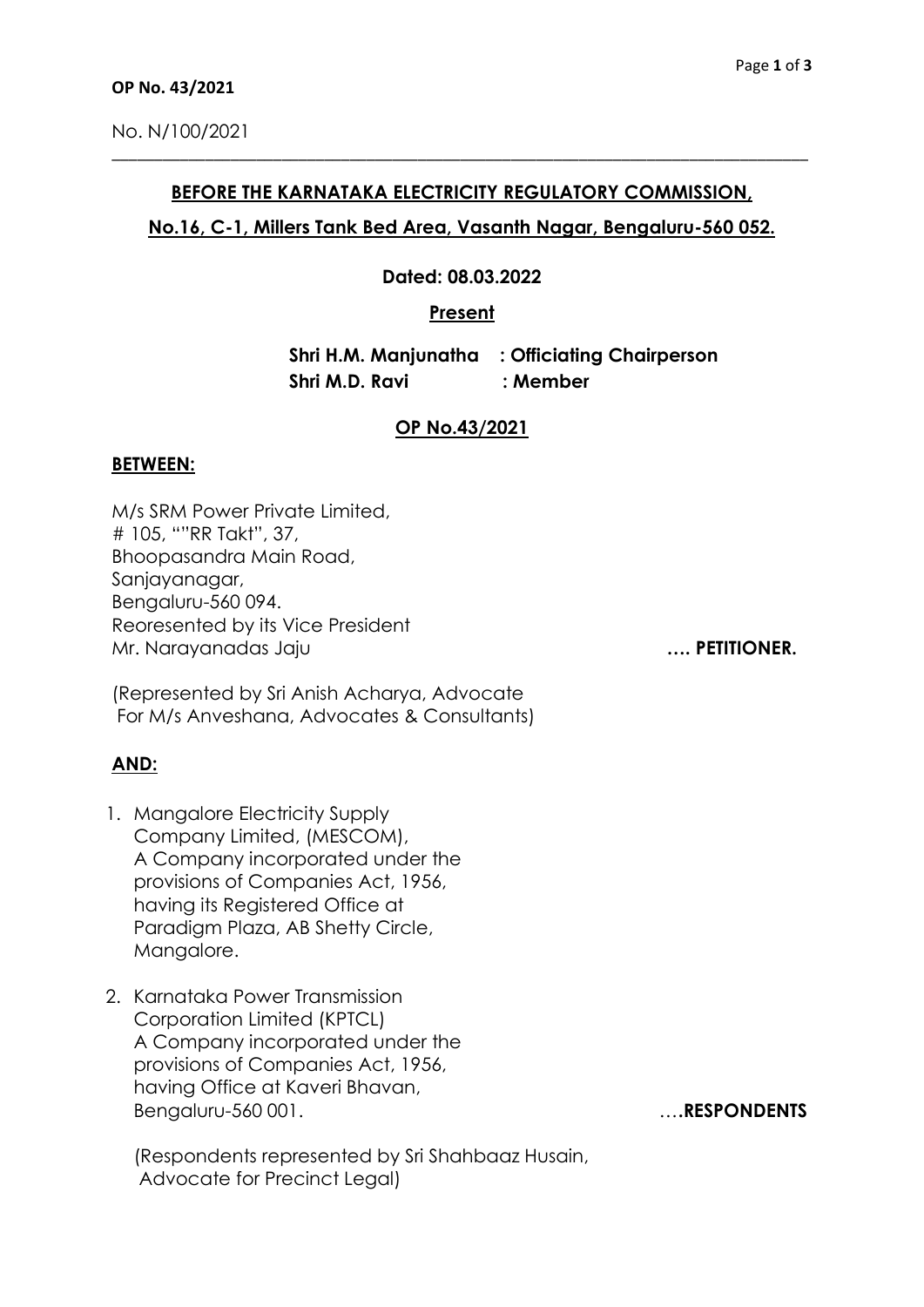# **O R D E R S**

- 1. The petitioner has filed the petition 86 (1) (f) of the Electricity Act, 2003, praying for the following reliefs to:
	- a) Direct the Respondent to renew the PPA dated 14.06.2006 for a period of further ten (10) years as per Article 5.1 of the PPA and direct the respondent to purchase the power from the petitioner at the revised tariff rate.
	- b) Fix the tariff at Rs.4.31 (Rupees Four and thirty-one paise) per kilowatt-hour for the power supplied by the petitioner payable from 26th October 2021, in consonances with clause 5.2 of PPA.
	- c) Alternatively direct the respondents to facilitates the petitioner to sell the power under Captive/Group Captive Open Access policies to Captive Consumers and determining and fix wheeling and other charges involved as per Article 5 of the PPA.
	- d) Grant such other and further reliefs as this Hon'ble Authority deems fit and proper under the facts and circumstances of the case to meet the ends of justice and equity.
- 2. The respondents appeared through counsel on 20.01.2022. On the same day, the counsel for the petitioner filed Memo dated 20.01.2022 praying to dispose of the present petition on the lines of Order dated 14.12.2021 passed in OP No.15/2013 passed by this Commission in the similar circumstances. The learned counsel for the respondents sought time for obtaining instructions from his clients on the Memo filed by the petitioner.